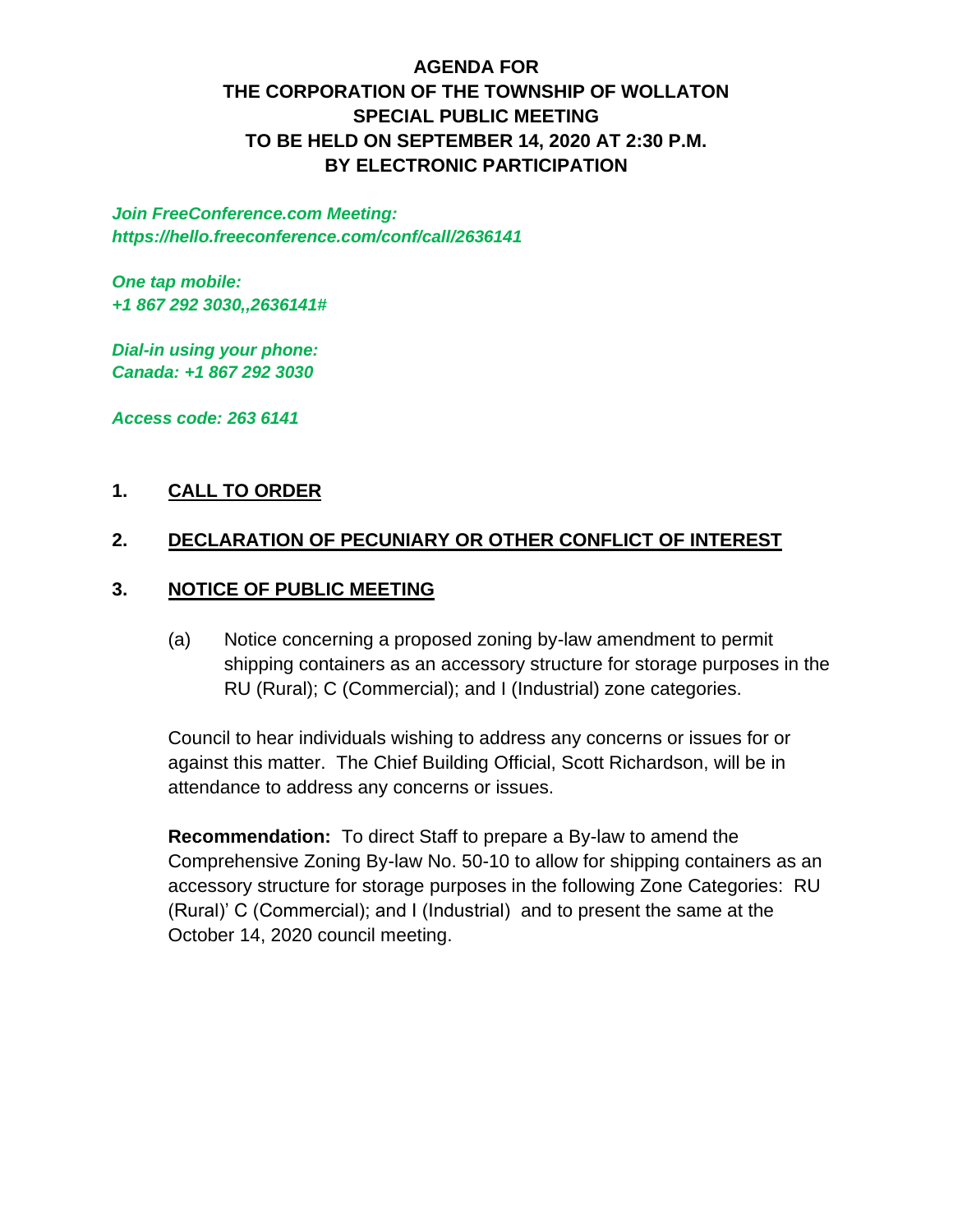# **AGENDA FOR THE CORPORATION OF THE TOWNSHIP OF WOLLASTON COUNCIL MEETING TO BE HELD ON SEPTEMBER 14, 2020 AT 3:00 P.M. BY ELECTRONIC PARTICIPATION**

*Join FreeConference.com Meeting: https://hello.freeconference.com/conf/call/2636141*

*One tap mobile: +1 867 292 3030,,2636141#*

*Dial-in using your phone: Canada: +1 867 292 3030* 

*Access code: 263 6141*

*Wollaston Township's Mission is to work towards its long-term Vision in a healthy natural environment by providing transparent leadership, strong communication, quality services and a welcoming community.*

- **1. CALL TO ORDER**
- **2. LAND ACKNOWLEDGEMENT (MAYOR)**
- **3. GREETING FROM THE CHAIR**
- **4. DECLARATION OF PECUNIARY OR OTHER CONFLICT OF INTEREST**
- **5. ADOPTION OF AGENDA AND ANY NEW BUSINESS**
- **6. APPROVAL OF MINUTES FROM REGULAR MEETING OF COUNCIL HELD ON AUGUST 10 and 24, 2020**
- **7. BUSINESS ARISING FROM MINUTES**
- **8. DELEGATIONS TO COUNCIL**
	- **(a) Ross Wood, Tall Pines Rally**
- **9. STAFF REPORTS**
	- **(a) Clerk**
	- **(b) Treasurer**
	- **(c) Office Assistant**
	- **(d) Road Supt/Waste Site**
	- **(e) Chief Building Official**
	- **(f) Fire Chief**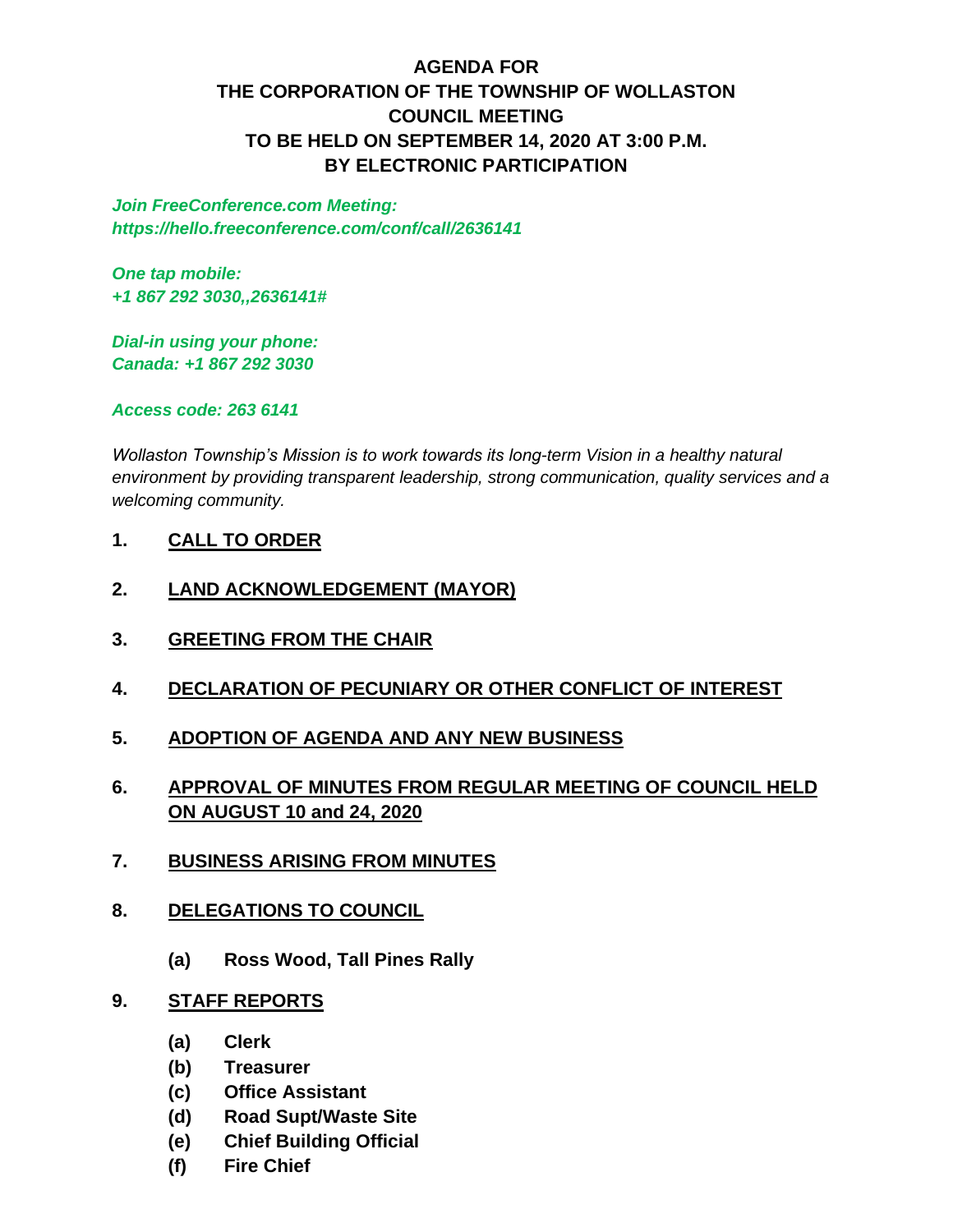## **10. ITEMS FOR DISCUSSION AND MOTIONS**

- **(a) Greenview Environmental: Extension Agreement for Services**
- **(b) Greenview Environmental: Preliminary Waste Management Strategic Planning Review**
- **(c) Greenview Environmental: FCM Funding Application**
- **(d) Clerk: Application from Sean Kelly for trailer at property – 316 The South Road and Application from Rhonda Smith for trailer at property – 23 Kendon Lane**
- **(e) Clerk: Consideration of Bag Tag Fees**
- **(f) Clerk: Pay Equity – Request for Proposal**
- **11. ITEMS TO BE READ – to be brought forward for discussion and/or motion if necessary**
	- **(a) Clerk: Recent Changes to** *Municipal Act* **to provide municipalities new permissive authority – Procedural By-law;**
	- **(b) Clerk: Request to amend Procedural By-law**
	- **(c) Clerk: Social Media Policy**
	- **(d) Village of Merrickville-Wolford: Request MNRF provide supporting documentation regarding Provincially Significant Wetland Designations**
	- **(e) Library Board Chair: Request to explore opportunities regarding online programming**

# **12. CORRESPONDENCE FOR COUNCIL INFORMATION**

- **(a) Ontario News: Updates**
- **(b) County of Hastings: Updates**
- **(c) FCM: Updates**
- **(d) AMO: Updates**
- **(e) Min. Agriculture, Food and Rural Affairs: Security from Trespass and Protecting Food Safety Act, 2020**
- **13. NOTICE OF MOTIONS – introduction of future motions to be placed on next meeting's agenda**
- **14. NEW BUSINESS – non agenda items which because of urgency cannot be deferred to a subsequent meeting identified to be considered in this meeting both in camera and in open session**